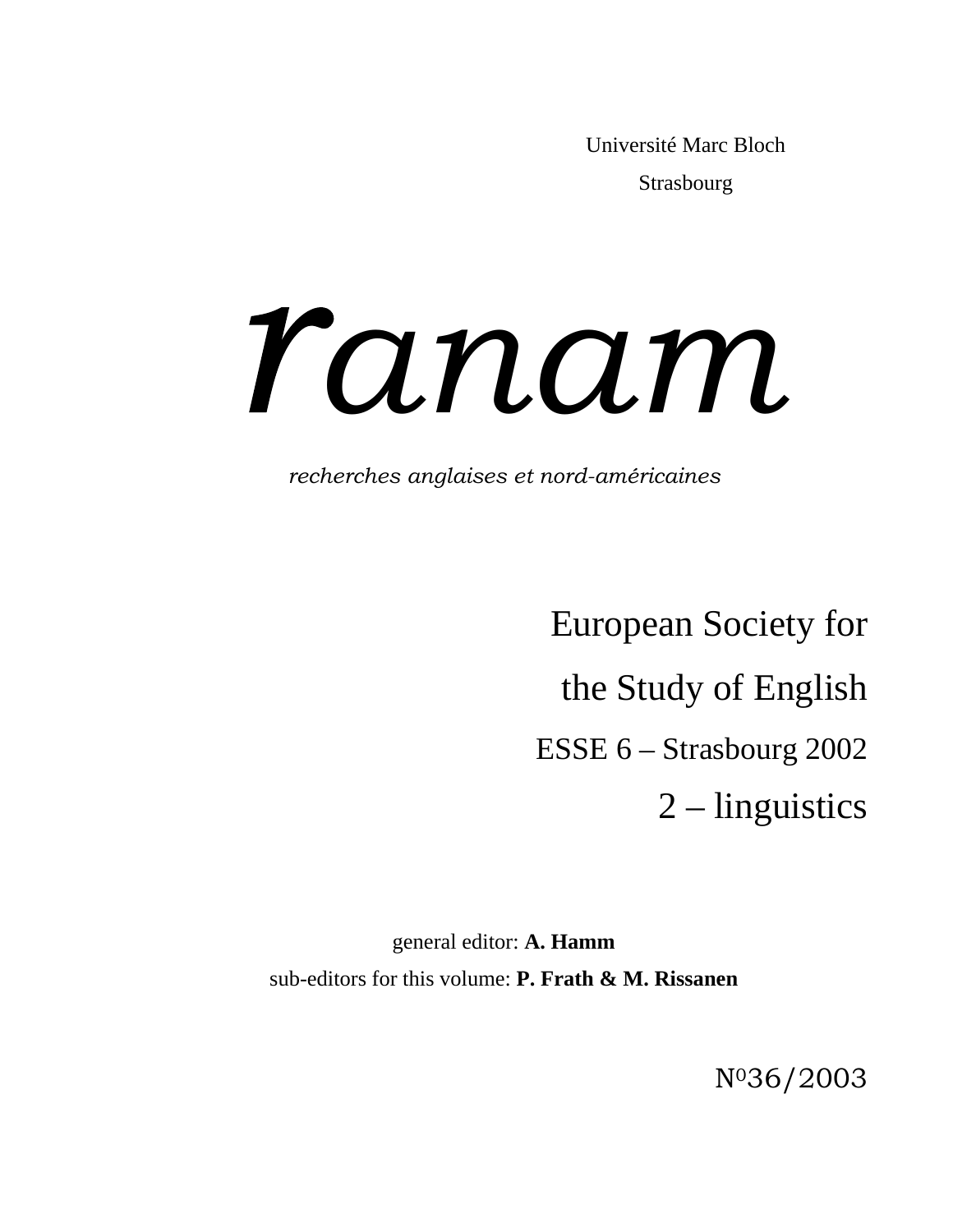## Phraseological metaphor: Dead or alive?

#### ANITA NACISCIONE[♦](#page-1-0)

It is quite a commonplace to say that phraseological units<sup>[1](#page-1-1)</sup> (PUs) are clichés or dead It is quite a commonplace to say that phraseological units<sup>1</sup> (PUs) are clichés or dead metaphors. This approach can be seen not only in many works of the 1970s and the 1980s, but also the 1990s. The traditional view proceeds from the approach to phraseology as petrified language. For instance, Kirkpatrick's recent dictionary of phraseology is called *Dictionary of Clichés* (1996a). In her ten-page Introduction to the dictionary Kirkpatrick points out that the cliché is "a pejorative term for an expression that has lost its first bloom and thus its potency" (Kirkpatrick 1996b: vi). She brands all familiar PUs as clichés, which are stale, overused and over-abused stereotypes, the old stock which cannot boast of actions or processes, lacking freshness. Kirkpatrick argues that the cliché has been convincingly established as "the bad guy of the English language. Furthermore it is the worst kind of bad guy – the bad guy that used to be a good guy before it suffered a fall from grace", that is, a fall from freshness (Kirkpatrick 1996b: vi).

The old view still persists in the face of achievements in cognitive linguistics and psycholinguistics (Ricoeur [1978] 1994; Lakoff and Johnson 1980; Sweetser 1990; Gibbs [1994] 1999; Steen 1994; Kövesces 2002 and many others), which reveal that metaphoric meanings are motivated by people's conceptual knowledge, which includes metaphorical and metonymic schemes of thought. Gibbs argues that idioms are not simply frozen phrases but are excellent indicators of how people think metaphorically in their everyday lives. He exposes the myth that idioms are simple dead metaphors and argues against the traditional view that idioms have lost their metaphoricity over time and they now exist in the mental lexicon as frozen semantic units or dead metaphors. He shows that they actually retain a good deal of their metaphoricity and reflect metaphorical schemes of thought, which exist independently as part of our conceptual system (Gibbs [1994] 1999: Ch. 6).

l

<span id="page-1-0"></span><sup>♦</sup> Anita Naciscione, *Latvian Academy of Culture.* 

<span id="page-1-1"></span><sup>1</sup> The phraseological unit is a stable, cohesive combination of words with a fully or partially figurative meaning. For my understanding of the basic terms in phraseology see Naciscione 2001.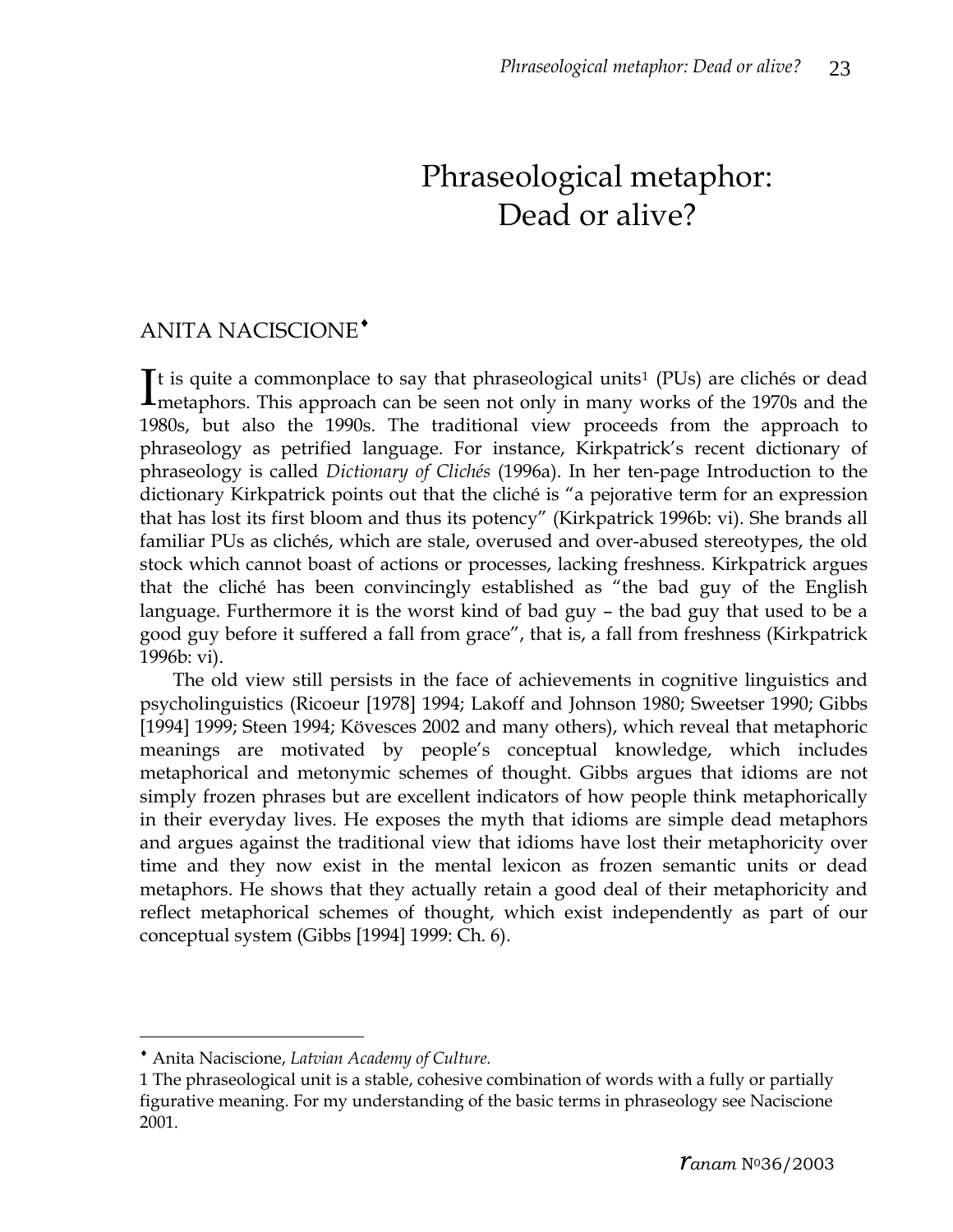$\overline{a}$ 

#### **Phraseological Metaphor in Discourse**

It is known that reading involves the interaction of the mind with the text and places certain demands on its readers in terms of inference making (see Emmot [1997] 1999). The cognitive approach to metaphor has contributed greatly to identifying, understanding and appreciating lexical metaphor in language and in discourse processing (see Steen 1994; Steen 2002). The identification of phraseological metaphor, however, presents additional challenges due to theoretical obscurity and increased textual complexity.

 The dead-metaphor approach follows from the premise that PUs were fresh at one time but are frozen and dead now. It is true that PUs are stable language units. Indeed, they have a permanent form and meaning at a given period of development. The semantic and stylistic cohesion of the base form[2](#page-2-0) and the abstraction of phraseological meaning predetermine stability and a constant shape. However, stability is not a sign of stagnation or a lack of freshness. Stability means inherent semantic and structural permanency over the period of time while the PU exists. If the unit is not stable, it is not a phraseological unit! If PUs are stable, it does not follow that they are necessarily dead unless they become obsolete. It is the stable, cohesive and figurative structure of phraseological meaning that secures the change and development of the PU in discourse and provides for the creation of novel forms and meanings. The term *cliché* is inappropriate, as it presupposes lack of life, a certain stiffness, inability to change and lack of potential to develop in discourse. It assumes that the unit is no longer alive.

When the creative use of PUs is discussed, it is often labelled by such pejorative terms as *anomaly, decomposition, defectiveness, deficiency, deformation, departure, deviation, distortion, infringement, manipulation, violation* and others, which show disapproval and lend a negative aura. This approach implies non-acceptance of stylistic changes of PUs as a fact of discourse. However, these changes are widespread. A cognitive approach helps to disclose the processes of the mind in creative thinking, the role of associations, understand the process of the perception and comprehension of the development of figurative meaning and view it as a natural discourse phenomenon.

In phraseology it is crucial to understand the difference between the base form, core use[3](#page-2-1) and instantial stylistic use[4](#page-2-2). Let me turn to the base form of a common PU **to slip** 

<span id="page-2-0"></span><sup>2</sup> The base form is the dictionary form and meaning stored in the long-term memory of the language user. It is retrieved when a discourse situation calls for it.

<span id="page-2-1"></span><sup>3</sup> Core use is the use of a PU in its most common form and meaning without any additional stylistic features. It never exceeds the boundaries of one sentence, the same as the base form.

<span id="page-2-2"></span><sup>4</sup> Instantial stylistic use is a stylistic realisation in discourse, it is a particular instance of a unique stylistic application of a PU, resulting in significant changes in its form and meaning determined by the context.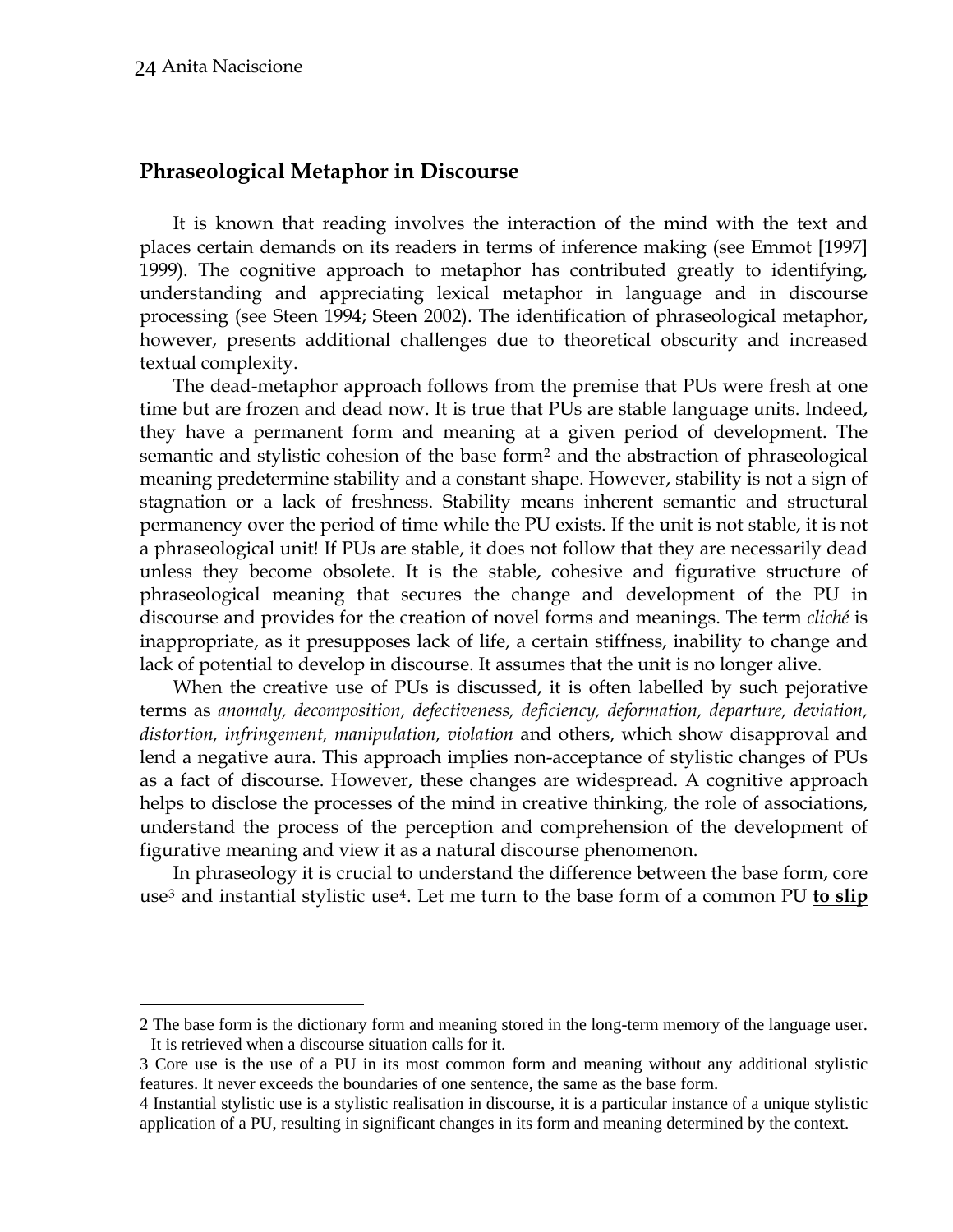**on a banana skin/peel[5](#page-3-0)**. It is based on a conventional phraseological metaphor, one of the "bad guys" of the English language, a favourite of journalists, cartoonists and compilers of comics.

Doesn't it really sound much too common, hackneyed or even banal? Isn't it something so ordinary that it is not at all effective or interesting? Yes, up to a point. It all depends on the context and the message conveyed, as well as the creative skills and the ingenuity of the author. The PU is lifeless if it is encased in a dictionary head form. There is no freshness about it, like any other inventory. It is static, and what is more, it is not supposed to be dynamic in its base form. Indeed, the base form does not offer any freshness, nor does core use:

#### Most of the nation would enjoy seeing mighty Liverpool **slip on a banana skin** in front of millions. (*Collins Cobuild Dictionary of Idioms* 1995)

The PU *to slip on a banana skin/peel* is based on a metaphor, but it is not a dead metaphor. It is just an informal conventional metaphor that often appears in political contexts, especially in newspapers to underscore a publicly embarrassing situation. In discourse this conventional metaphor is not doomed to remain in the same set form as it is found in a dictionary entry. Only in dictionary entries are PUs ready-made static word combinations. Phraseology is not merely a list of dictionary entries, it comes to life in use. Moreover, core use is not the only way PUs function in discourse, it is not the beall and end-all of their existence. Hence, in identification it is essential to establish its scope. Is the aim merely to identify the conventional metaphor of the base form of the PU, which is brought out in core use? Or is the aim also to identify the instantial figurative meaning of the PU in discourse?

The figurative meaning of PUs may be further enhanced in discourse: they may acquire special emphasis in a specific stylistic instantiation. Instantial stylistic use draws upon the metaphor, which is inherent in the base form. Instantial forms are stylistic instances of naturally occurring PUs in discourse, they meet the needs of a new discourse environment, contributing to text unity. Instantial use is a life form of PUs in discourse, a way of being.

Extended phraseological metaphor is one of the patterns<sup>[6](#page-3-1)</sup> of instantial use. From a cognitive point of view it is an instantiation of creative metaphorical thinking. Texts show how seemingly hackneyed PUs acquire freshness and significance in instantial use as the inherent metaphoricity of the base form is enhanced in text:

 $\overline{a}$ 

<span id="page-3-0"></span><sup>5</sup> I have indicated the forms of PUs for emphasis: base forms are marked bold and underlined; instantial elements are spaced and underlined; replaced elements are underlined double and spaced; cues are marked with a dotted line.

<span id="page-3-1"></span><sup>6</sup> A pattern is a mental stylistic technique characterised by a number of formal and semantic features, which are compulsory for the new instantiations designed on the basis of the pattern. Patterns are part of the mental lexicon, stored in the long-term memory of the language user.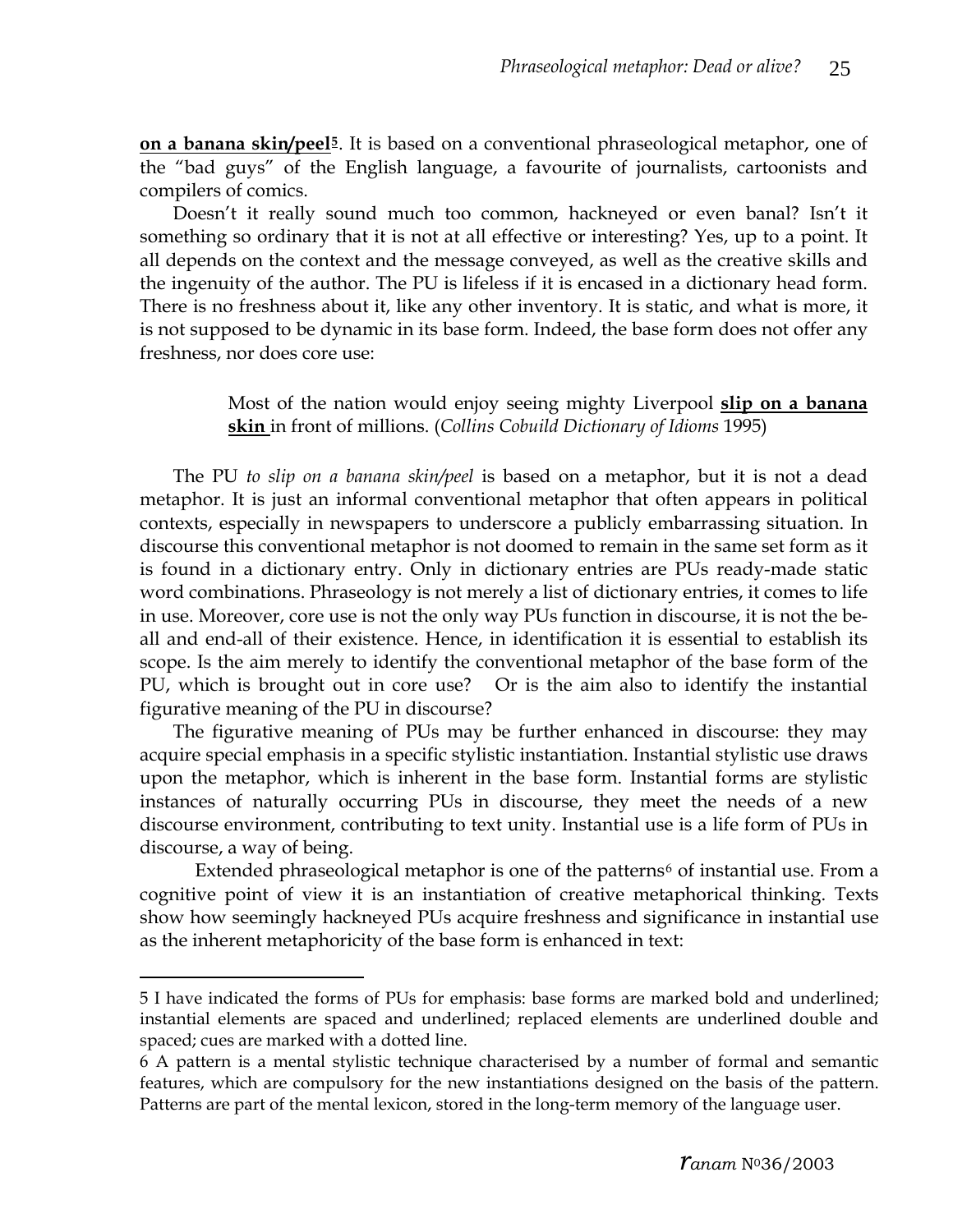#### **to slip on a banana skin/peel**

We are hoping this is a new era for the club, but there have been a few **banana skins** lying around in the past when people have thought like that. (*Collins Cobuild Dictionary of Idioms* 1995)

The base metaphor of the PU, that is, the metaphor, which is part of the image of the PU in its base form, may find innumerable, often inimitable instantial applications, meeting the needs of the flow of figurative thought:

#### **to slip on a banana skin/peel**

 This is nothing compared with the criticism the president gets from those major insiders who watch in horrified fascination as he lurches from one **banana peel** to another. (*Collins Cobuild Dictionary of Idioms* 1995)

I argue that extended phraseological metaphor reflects extended figurative thought. Empirical studies show that metaphor has become the thing to be expected in cognition instead of the thing to be avoided in language (Steen 1994: 4). One of the general characteristics of figurative language is that it is not deviant or ornamental but is pervasive in discourse (Gibbs [1994] 1999: 16).

Thus, the stylistic use of PUs is not a violation, a distortion, an infringement or an anomaly, but a deliberate choice. It is a new perception, a different point of view, a novel vision calling for a change in the standard form. Instantial stylistic use is a natural process, a textual channel for reflecting figurative thought. Frequently it is a way to convey a new experience or intense personal emotions:

#### **to slip on a banana skin/peel**

In darkness, bed, that eternal nocturnal re-entry into the womb, he lay for a minute or two staring at the ceiling; then smiled wanly to himself, a kind of metaphysical smile, potential being making peace with actual being. One would survive, being English; knowing to the farthest roots of one's existence that it was all, finally, a comedy, even when one was the butt, and the great step in the dark only from *terra firma[7](#page-4-0)* to **banana skin**.

(J. Fowles 1977)

This phraseological metaphor is instantiated in the author's narrative at a point of emotional tension. It is the final paragraph of a chapter<sup>[8](#page-4-1)</sup>, summarizing the gist in a focussed way: Daniel's conflict of emotions, his feeling of instability and unnerving

l

<sup>7</sup> Italicised by Fowles.

<span id="page-4-1"></span><span id="page-4-0"></span> $8$  PUs frequently occur when the writer evaluates the events of the narrative (see McCarthy and Carter [1994] 1995: 111). For the use of PUs in summaries and evaluations see Moon 1998: 298- 304.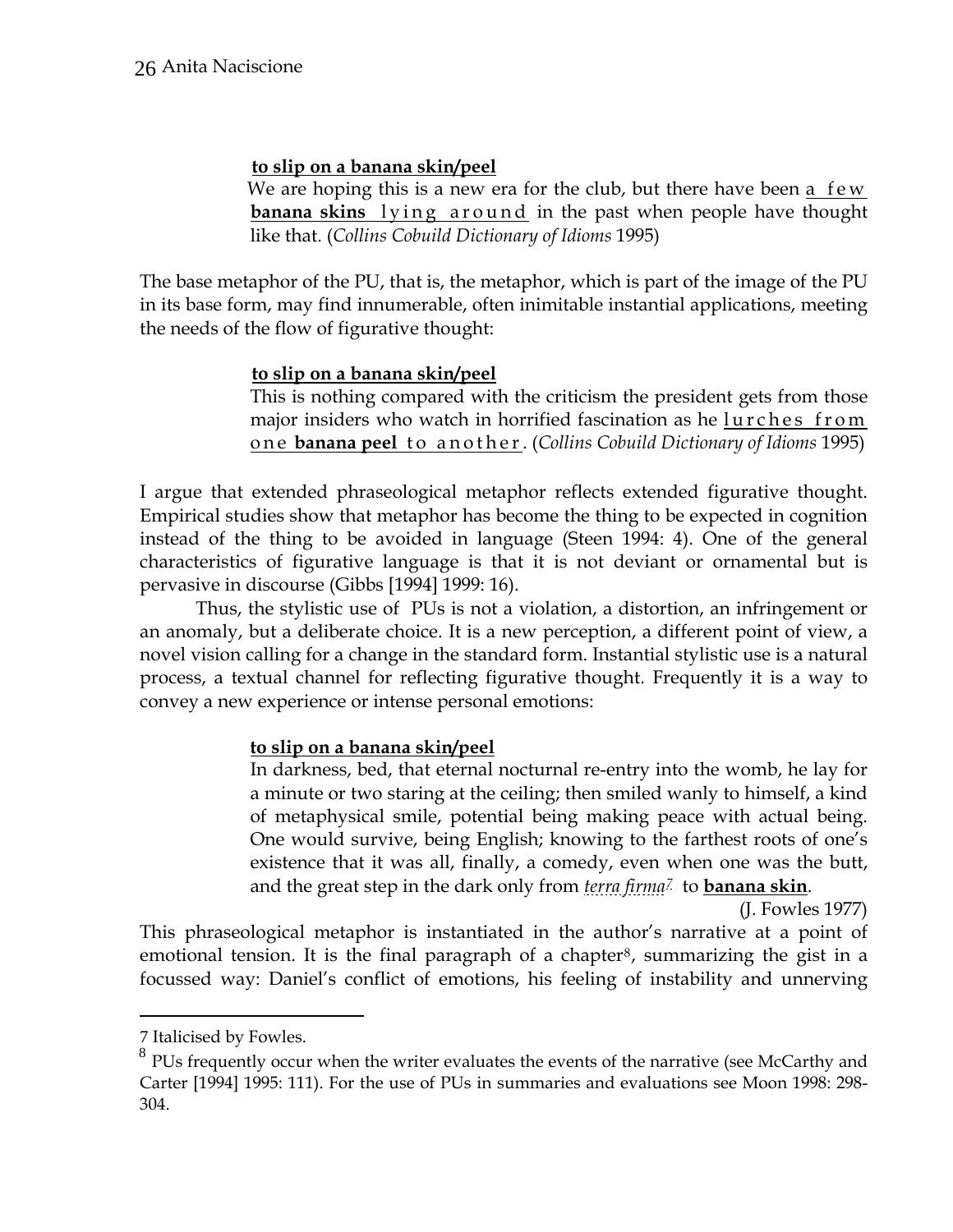vexation caused by wounded pride and the pique of rejection (see Fowles 1977: 608-9). The metaphorical meaning of a strong foothold is expressed by the formal PU *terra firma* which works as a cue to bring out the contrast. In this text it becomes a contextual antonym of *banana skin*, that is, the absence of a strong foothold. Abstraction is generally one of the features of phraseological meaning, however, the lack of an article before *banana skin* conveys a greater degree of abstraction. This piece of narrative shows that the PU is not dead and it is not "a bad guy" of the English language. The deadmetaphor view fails in the face of language in stylistic use. Instantial use serves as an excellent means and a boundless resource for creative thinking.

Creativity comes in when there is a need to convey a thought, yet the standard form does not meet the needs of the writer or the speaker. That is when the conventional metaphor becomes unconventional and the traditional proverbial wisdom acquires a new shade of meaning:

#### **an apple a day keeps the doctor away**

 "You are not feeling ill, are you?" he asked, a trifle anxiously, that she might be suffering from one of the few remaining infectious diseases … "Anyhow, you ought to go and see the doctor," said Henry. "A doctor **a day keeps the** jim-jams **away**," he added heartily, driving home his hypnopædic adage with a clap on the shoulder. (A. Huxley)

The base form of this commonplace proverb sounds like a trite piece of medical wisdom how to stay healthy, however, the instantiation offers a new semantic insight. Syntactically the instantial form is identical with the base form, creating a parallel construction, aiding the retrieval of the base form and helping to disambiguate the instantiation.

Interestingly, *an apple a day keeps the doctor away* is not only the most popular medical proverb, but it is also among the 150 frequently used Anglo-American proverbs (Mieder and Holmes 2000: 75). For teaching purposes they are part of the so-called paremiological minimum of the English language, taught to fourth graders in the USA. Mieder gives a detailed and exciting account of this proverb: its origin, history, meaning and use (1[9](#page-5-0)93: 162-8). He also gives numerous instances of stylistic use<sup>9</sup> including many advertisements and cartoons, pointing out that a decontextualised proverb is meaningless for all general purposes and that it is the metaphor of the proverb, which enables us to employ proverbs in so many different contexts (Mieder 1989: 20-1).

l

<span id="page-5-0"></span><sup>9</sup> For stylistic use of *an apple a day keeps the doctor away* see Mieder 1989: 91, 271-2, 274, 296, 299, 305 and Mieder 1993: 162-3.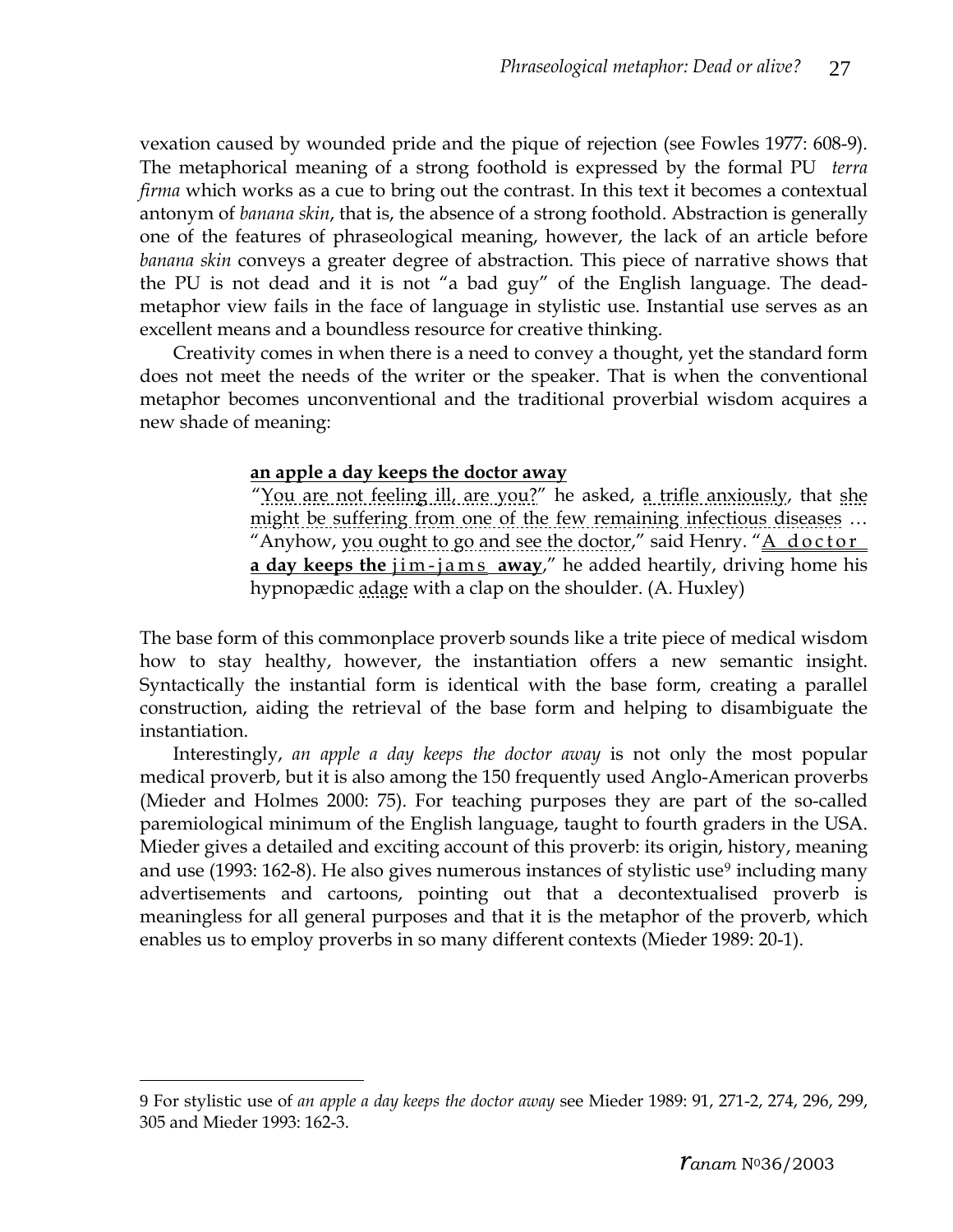$\overline{a}$ 

Figuration provides much of foundation for thought, reason and imagination (Gibbs [1994] 1999: 16). Instantial use is a flexible way to use figurative language units and convey a different cultural experience<sup>[10](#page-6-0)</sup>. When depicting Victorian values and attitudes in *The French Lieutenant's Woman* Fowles touches upon a common error of the age: that of equating a high degree of sexual ignorance with a low degree of sexual pleasure. At the same time Fowles points out that "it seems very far from sure that the Victorians did not experience a much keener, because less frequent, sexual pleasure than we do" (Fowles 1969: 213). To express this thought, Fowles uses the proverb *an apple a day keeps the doctor away* in a spectacular way, resulting in the emergence of an imaginative picture. The PU acquires a novel form and meaning in this instantiation, however the bond with the base form persists:

#### **an apple a day keeps the doctor away**

We are not so frustrated as Victorians? Perhaps. But if you can only enjoy one **apple a day**, there's a great deal to be said against living in an orchard of the wretched things; you might even find apples sweeter if you are allowed only one a week . (J.Fowles 1969)

This stretch of text reveals the complexity of the semantic and stylistic extension of phraseological meaning. The metaphoric development is perceived against the background of the conventional base form:

| The base meaning of the PU                    | Good for your health: |
|-----------------------------------------------|-----------------------|
|                                               |                       |
| an apple a day keeps the doctor away          | apples                |
|                                               |                       |
|                                               |                       |
|                                               |                       |
|                                               |                       |
| Instantial meaning                            | Good for your health: |
|                                               |                       |
| J. Fowles, The French Lieutenant's Woman, Ch. | an act of sex         |
|                                               |                       |
| "Flights"                                     |                       |
|                                               |                       |

This instantiation brings out the striking difference between a dictionary entry (conventional base meaning) and a piece of live text (unconventional instantial meaning). This is a case of phraseological allusion<sup>[11](#page-6-1)</sup>: only "apple a day" has been preserved from the base form. However, access to the base form of the PU is central to

<span id="page-6-0"></span><sup>10</sup> On metaphoric thought and language as part of the cultural world see Gibbs 1999: 145-66. On metaphors and cultural models see Cienki 1999: 189-203.

<span id="page-6-1"></span><sup>11</sup> Phraseological allusion is an implicit reference to the image of a phraseological unit, which is represented in discourse by one or more explicit image-bearing components, hinting at the image. Allusion shows the strength of cohesion inherent in the PU: one or more components are in a position to evoke associations with the whole PU. The explicit image-bearing components of the PU have a metonymic function, they act like a recall cue alluding to the PU and providing a web of associative links.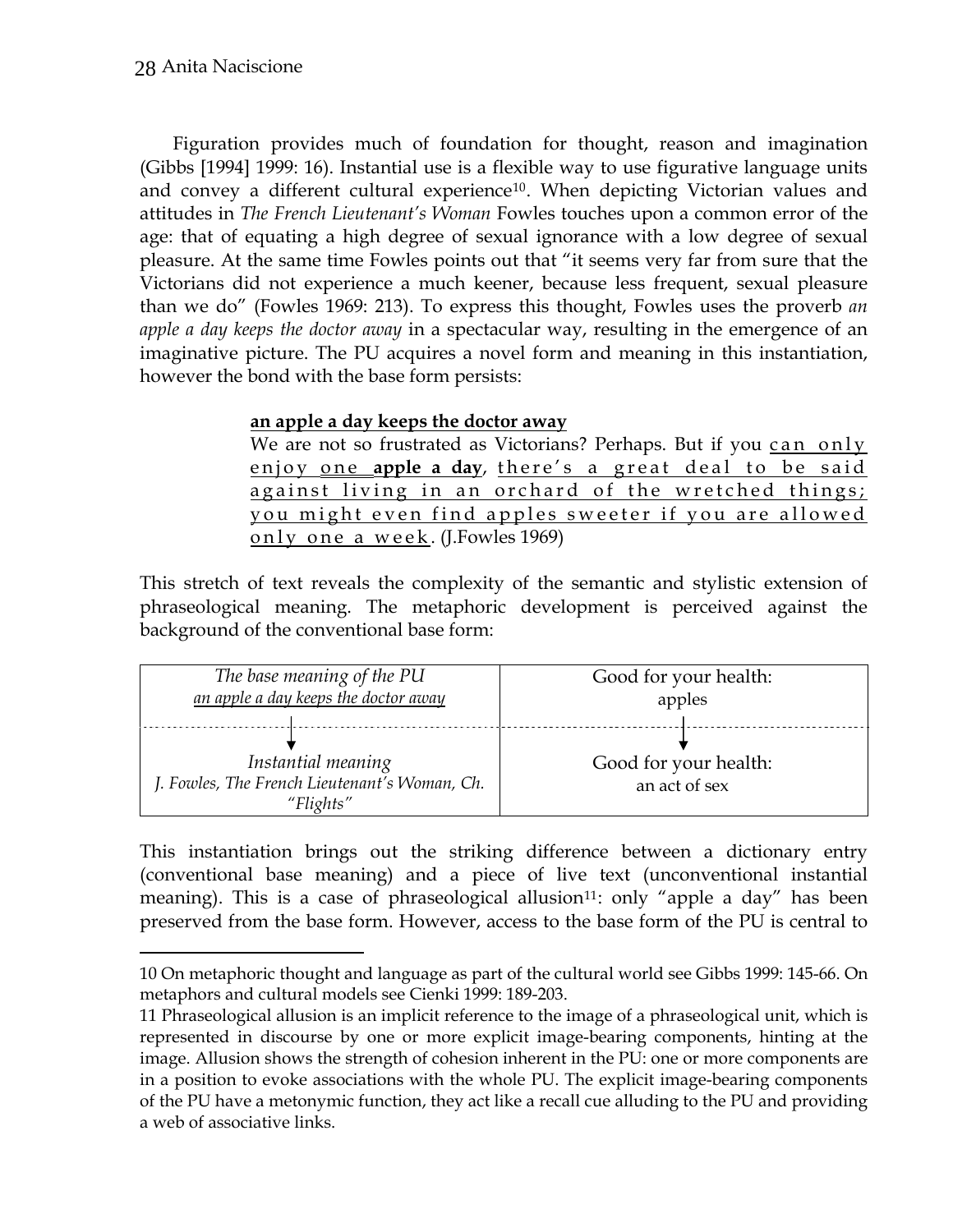the perception, identification and interpretation of the semantic and stylistic implications of the allusion. The continuity of figurative thought is secured by cohesive ties: the instantial elements refer back to the few isolated components, which have been preserved, including the image-bearing component *apple*, which evoke associations with the whole PU, supported by the sub-image *orchard* which is born as the thought develops. This PU has never been used in this way before and most likely it will never be used in this instantial form again. Instantial stylistic use is one of the techniques that lends "an individual 'fingerprint' or 'voiceprint' to a text" (McRae [1987] 1990: 23).

### **Conclusion**

Further development of both the theory of metaphor and the theory of phraseology will generate more awareness, which also involves abilities and skills to perceive, comprehend and infer. One of the reasons why the stylistic use of PUs is not fully understood and appreciated is lack of informed awareness of semantic and stylistic changes in various contexts. In discourse PUs are not harnessed in a strict unchangeable form, nor are they rigidly encased in core use. In text PUs may be shaped to establish new cohesive stylistic ties and create new meanings depending on the discourse environment. Another reason is lack of readiness to accept the new stylistic instantiations as facts of discourse, as a way of being. Discourse offers innumerable instances and a great variety of stylistic use, which call for enhanced understanding and appreciation of figurative language. My conclusion is that extended phraseological metaphor reflects extended figurative thought. As thought develops, phraseological metaphor develops too.

#### References

• CIENKI A. (1999) : "Metaphors and Cultural Models as Profiles and Bases" in R.W. Gibbs Jr and G. Steen (eds) *Metaphor in Cognitive Linguistics*, John Benjamins, Amsterdam, pp 189-203.

• *COLLINS COBUILD DICTIONARY OF IDIOMS* (1995) : Harper Collins Publishers, London, • 493 p.

• EMMOTT C. ([1997] 1999) : "Preface" in *Narrative Comprehension: A Discourse Perspective*, Oxford University Press, Oxford, 323 p.

- FOWLES J. (1969) : *The French Lieutenant's Woman*, Signet, New York, 399 p.
- FOWLES J. (1977) : *Daniel Martin*, Signet, New York, 673 p.
- GIBBS R.W. ([1994] 1999) : *The Poetics of Mind: Figurative Thought, Language and Understanding*, Cambridge University Press, Cambridge, 527 p.